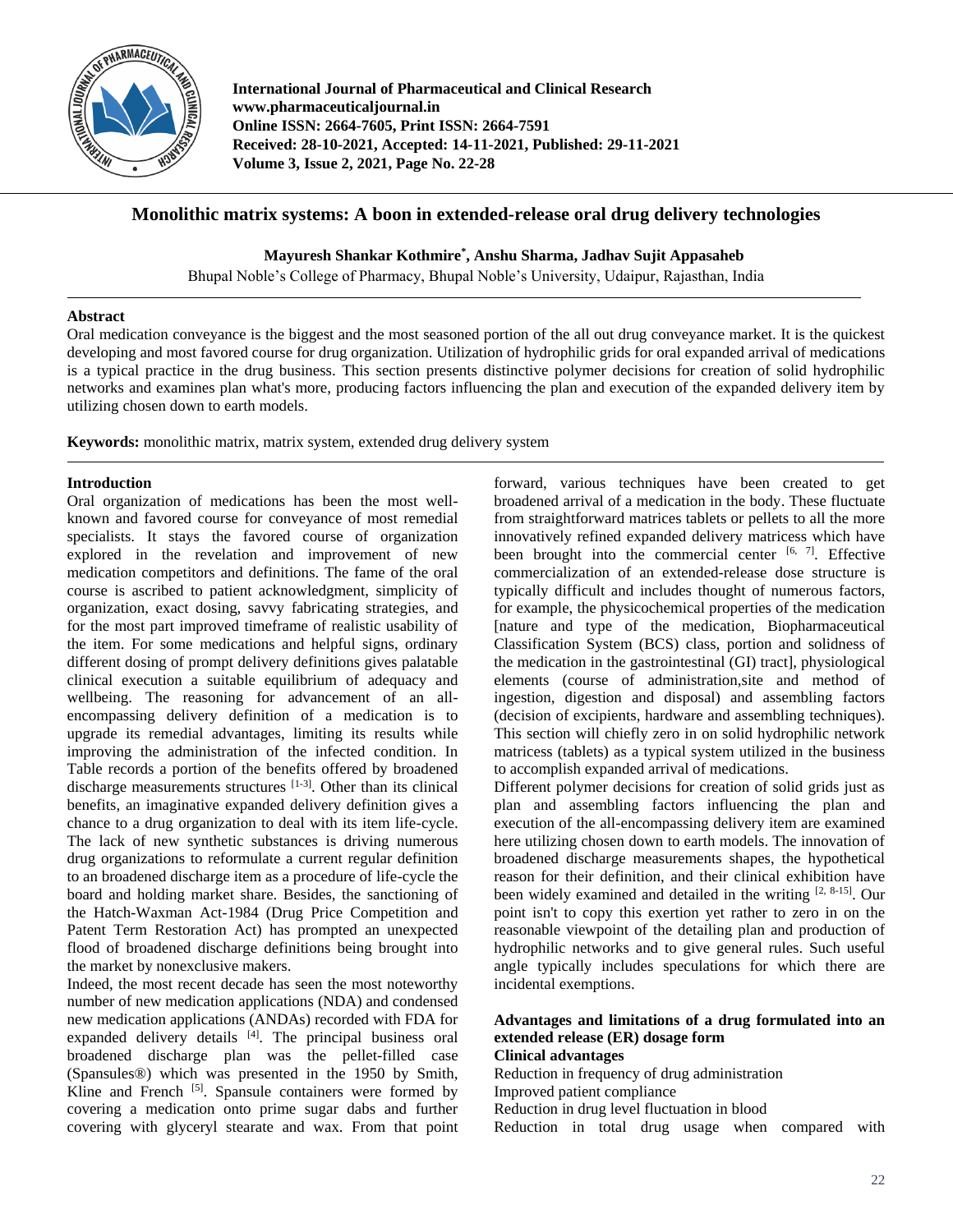conventional therapy Reduction in drug accumulation with chronic therapy Reduction in drug toxicity (local/systemic) Stabilization of medical condition (because of more uniform drug levels) Improvement in bioavailability of some drugs because of spatial control Economical to the health care providers and the patient

### **Commercial/industrial advantages**

Illustration of innovative/technological leadership Product life-cycle extension Product differentiation Market expansion Patent extension

### **Potential limitations**

Delay in onset of drug action

Possibility of dose dumping in the case of a poor formulation strategy

Increased potential for first pass metabolism

Greater dependence on GI residence time of dosage form Possibility of less accurate dose adjustment in some cases Cost per unit dose is higher when compared with conventional doses

Not all drugs are suitable for formulating into ER dosage form

### **Extended-Release Oral Drug Delivery: Monolithic Hydrophilic Matrices**

A matrix tablet is the least complex and the most financially savvy technique to manufacture an expanded delivery dose structure. Most of economically accessible network details are as tablets and their assembling is like customary tablet plans comprising of granulation, mixing, pressure and covering steps. In its most straightforward structure, a regular ER lattice definition comprises of a medication, discharge retardant polymer (hydrophilic or hydrophobic or both), at least one excipients (as filler or folio), stream help (glidant) and an oil. Other practical fixings for example, buffering specialists, stabilizers, solubilizers and surfactants may likewise be included to improve or enhance the delivery and additionally security execution of the definition matrices.

### **Hydrophilic matrices**

Hydrophilic matrices are the most generally utilized oral expanded delivery matricess as a result of their capacity to give wanted delivery profiles to a wide scope of medications, powerful definition, savvy production, and wide administrative acknowledgment of the polymers. List shows a hydrophilic polymers generally utilized for manufacture of networks  $[17, 18]$ . Hydrophobic materials are additionally utilized either alone (hydrophobic matrices matricess) or in formation with hydrophilic network mateices (hydrophilichydrophobic network matricess) and are additionally recorded in list which shows Cellulose ethers, specifically hypromellose (hydroxypropyl methylcellulose, HPMC), have been the polymers of decision for the plan of hydrophilic matrices. For representation of essential detailing standards, networks of cellulose ethers, HPMC specifically, are examined here. All things considered, the essentials for the

plan and execution of the most hydrophilic matricess continue as before.

## **List Polymers commonly studied for fabrication of extended release monolithic matrices**

 **Hydrophilic polymers** Cellulosic Methylcellulose Hypromellose (Hydroxypropylmethylcellulose, HPMC) Hydroxypropylcellulose (HPC) Hydroxyethylcellulose (HEC) Sodium carboxymethylcellulose (Na-CMC) Noncellulosic: gums/polysaccharides Sodium alginate Xanthan gum Carrageenan Ceratonia (locust bean gum) Chitosan Guar gum Pectin Cross-linked high amylose starch Noncellulosic: others Polyethylene oxide Homopolymers and copolymers of acrylic acid

### **Water-insoluble and hydrophobic polymers**

Ethylcellulose Hypromellose acetate succinate Cellulose acetate Cellulose acetate propionate Methycrylic acid copolymers Poly (vinyl acetate)

## **Fatty acids/alcohols/waxes**

Bees' wax Carnauba wax Candelilla wax Paraffin waxes Cetyl alcohol Stearyl alcohol Glyceryl behenate Glyceryl monooleate, monosterate, palmitostearate Hydrogenated vegetable oil Hydrogenated palm oil Hydrogenated cottonseed oil Hydrogenated castor oil Hydrogenated soybean oil

## **Cellulose ethers in hydrophilic matrices**

Synthetically, HPMC is blended alkyl hydroxyalkyl cellulose ether containing methoxyl and hydroxypropoxyl gatherings. An overall design of cellulose ether polymers is appeared in advantaf, where the R gathering can be a solitary or a blend weight circulation of cellulose ethers make them flexible for use in ER detailing of a wide scope of medications with various solubilities and portions. Also, they are non-ionic water-dissolvable polymers, and subsequently the chance of ionic cooperation or complexation with other plan segments is incredibly decreased and their grids show pH-free medication discharge profile. Watery arrangements of HPMC are steady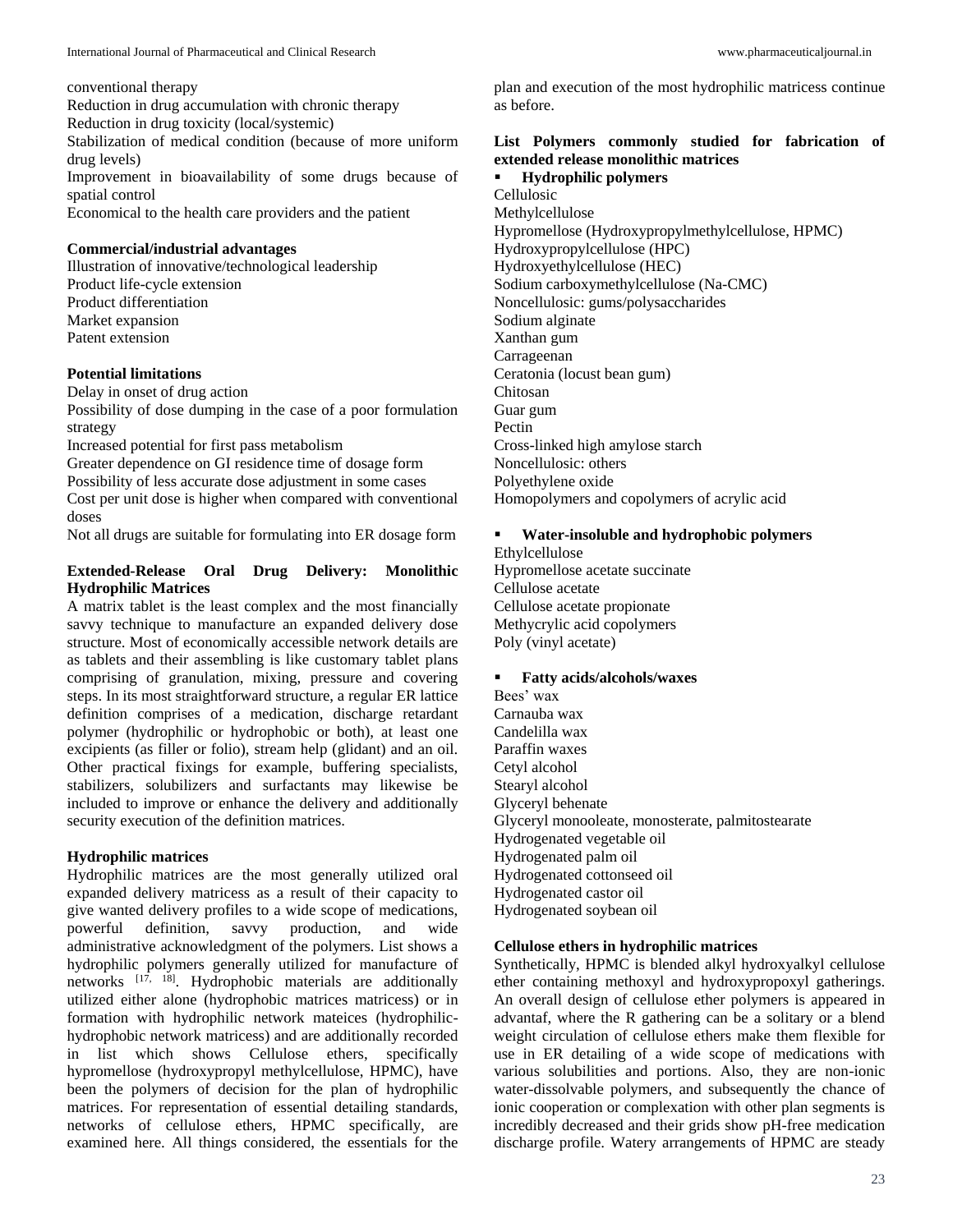over a wide pH range (pH 3-11) and are impervious to enzymatic debasement. HPMC is accessible industrially from Dow Chemical Company under the business trademark of Methocel™ [19]. Methocel is accessible in four unique sciences (A, E, F and K) contingent upon the level of hydroxypropoxyl and methoxyl bunch replacements. Methocel E (hypromellose 2910 USP) and K (hypromellose 2208, USP) sciences are most generally utilized in broadened discharge definitions and are conveyed worldwide by Colorcon, Inc. The USP characterization code depends on the replacement type with the initial two digits addressing the mean % methoxyl replacement and the last two digits addressing the mean % hydroxypropoxyl replacement <sup>[20]</sup>. The synthetic replacement detail of these cellulose ethers are summed. Water-solvent cellulose ethers are likewise reviewed dependent on thickness (in cPs) of a 2% (w/v) watery arrangement at  $20^{\circ}$ C, as demonstrated <sup>[19]</sup>. HPMC is exceptionally hydrophilic and consequently hydrates quickly when in contact with water. Then again, since the hydroxypropyl bunch is hydrophilic and methoxyl bunch is hydrophobic, the proportion of hydroxypropyl to methoxyl content effects the degree of polymer association with water. This property will thus impact water versatility in a hydrated gel layer and medication discharge  $[21, 22]$ . Methocel grades for expanded delivery details incorporate E50LV, K100LV, K4M CR, K15M CR, K100M CR, E4M CR and E10M CR. The thickness of a 2% fluid arrangement of these polymers goes from 50 to 100,000 cPs at 20°C. Comparable evaluations of HPMC are additionally accessible from different providers, for example, ShinEtsu, Japan <sup>[23]</sup> and Aqualon division of Hercules Inc., USA [24]. Other non-ionic cellulose ethers which have been concentrated in the definition of hydrophilic networks incorporate high consistency evaluations of hydroxypropylcellulose (HPC) and hydroxyethylcellulose  $(HPC)$  and hydroxyethylcellulose  $(HPC)$  and  $HEC$ )  $(HEC)$  <sup>[24]</sup>. The ionic cellulose ether, sodium carboxymethylcellulose (Na CMC), with low or medium thickness grades has additionally been concentrated in blend with other non-ionic polymers <sup>[25]</sup>. A Na- CMC lattice doesn't completely hydrate to shape a gel when put in a media with low pH (for example pH 1.2) and it might crumble. Noncellulosic hydrophilic polymers utilized for manufacture of frameworks incorporate water dissolvable/swellable polysaccharides (thickener and sodium alginate), polymers of acrylic corrosive (for example Carbopol®) and poly(ethylene oxide) (POLYOX™) [15, 26-29]. Polymers of acrylic corrosive are manufactured high sub-atomic weight polymers that are cross-connected with either allyl sucrose or allyl ethers of pentaerythritol<sup>[26]</sup>. Since these polymers are cross-connected, they are not water solvent however they swell on hydration furthermore, structure a gel layer. As examined before, HPMC growing is a result of the hydration of the polymer, prompting unwinding of polymer chains and ensuing snare of these polymer chains (cross-connecting) to frame a thick gel. If there should be an occurrence of acrylic corrosive polymers, surface gel development isn't a direct result of the polymer chains (as the polymers are as of now cross-connected) but since of the arrangement of the discrete microgels comprised of numerous polymer particles [26]. Poly (ethylene oxide) is likewise a non-ionic water-dissolvable gum, accessible in an assortment of sub-atomic weight grades going from 100,000

to 7,000,000 Daltons. The basic evaluations of PEO which are utilized for expanded delivery applications incorporate POLYOX WSR-205 NF, WSR-1105 NF, WSR N-12K NF, WSR N-60K NF, WSR-301 NF, WSR-303 NF and WSR Coagulant NF  $^{[27]}$ . They are the quickest hydrating waterdissolvable polymers among the hydrophilic polymers, which makes PEO items a reasonable decision for applications where more slow starting medication discharge is required <sup>[27]</sup>.

## **Drug release from hydrophilic matrices**

The component of medication discharge from hydrophilic framework tablets after ingestion is complex however it depends on dispersion of the medication through, and disintegration of, the external hydrated polymer on the outside of the framework. Normally, when the framework tablet is presented to a watery arrangement or gastrointestinal liquids, the outside of the tablet is wetted and the polymer hydrates to shape a gelly-like design around the framework, which is alluded to as the "gel layer". This interaction is likewise named as the shiny to rubbery state progress of the (surface layer) polymer. This prompts unwinding and growing of the lattice which likewise adds to the instrument of drug discharge. The center of the tablet remains basically dry at this stage. In the instance of a profoundly solvent medication, this marvel may prompt an underlying burst discharge because of the presence of the medication on the outside of the framework tablet. The gel layer (rubbery state) develops with time as more water penetrates into the center of the lattice, along these lines expanding the thickness of the gel layer and giving a dissemination boundary to medicate discharge [21]. At the same time, as the external layer becomes completely hydrated, the polymer chains become totally loose and can no more keep up the trustworthiness of the gel layer, consequently prompting unraveling and disintegration of the outside of the framework. Water keeps on entering towards the center of the tablet, through the gel layer, until it has been totally dissolved. Solvent medications can be delivered by a blend of dispersion and disintegration components while disintegration is the transcendent system for insoluble medications <sup>[30]</sup>. For effective expanded arrival of medications, it is fundamental that polymer hydration also, surface gel layer arrangement are fast to forestall quick tablet crumbling furthermore, untimely medication discharge. Therefore, polymers for hydrophilic frameworks are typically provided in little molecule size, (for example, Methocel CR grades) to guarantee fast hydration and steady development of the gel layer on a superficial level of the tablet.

#### **Formulation of hydrophilic matrices**

Commonplace detailing of a hydrophilic grid comprises of medication, polymer and excipients.

These segments can be compacted into tablets straightforwardly or after granulation by dry, wet or hot liquefy technique relying upon the idea of the medication, excipients and the inclination for measure in a specific drug organization. The different definition and assembling contemplations in the plan of hydrophilic lattices are recorded. The advancement of hydrophilic frameworks has generally been experimental. There is no widespread formula/procedure for planning an ER network definition. One can define an ER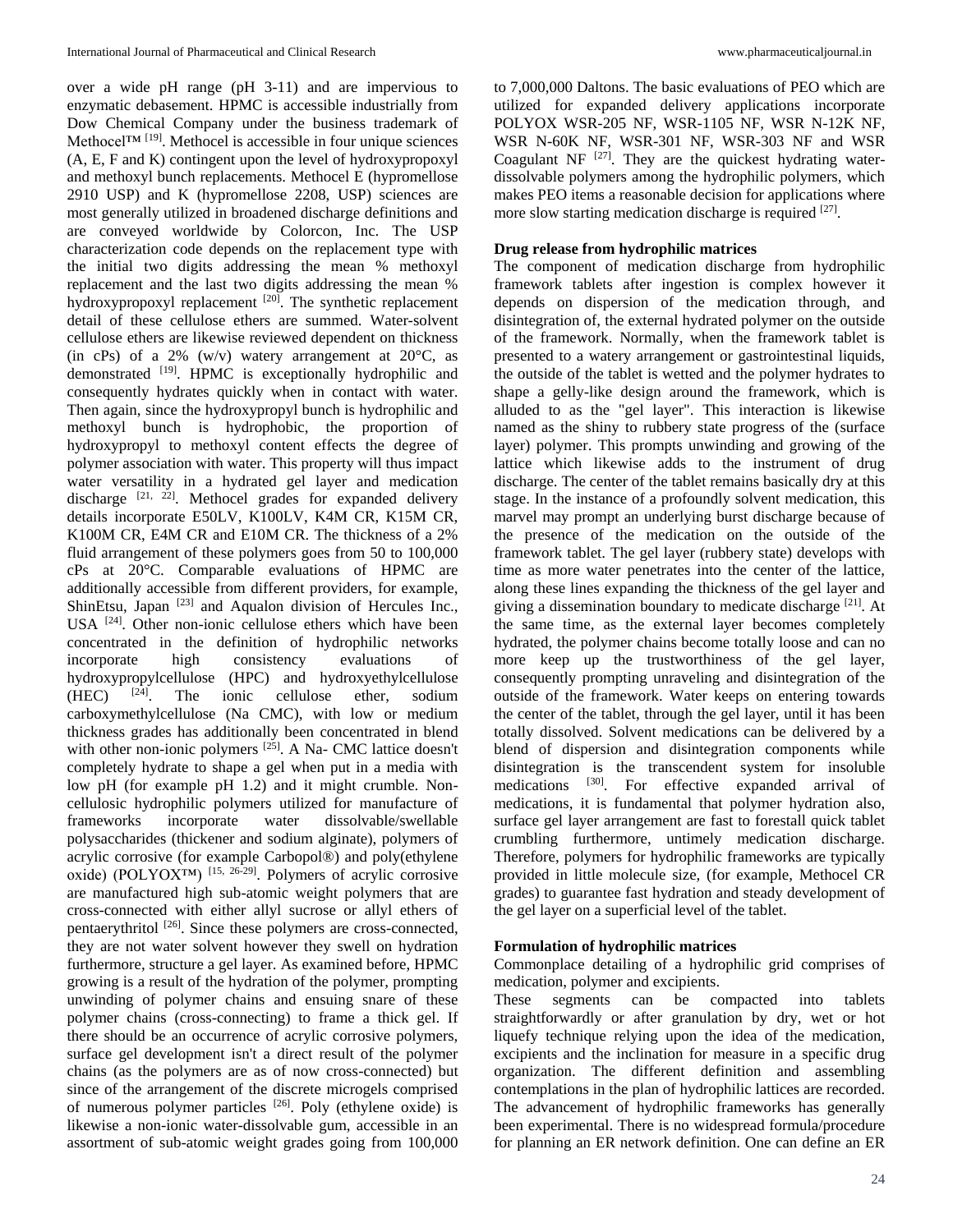lattice item with various hydrophilic and additionally hydrophobic polymers utilizing different assembling standards and cycles. A metformin hydrochloride (HCl) broadened discharge tablet (Glucophage® XR, Bristol Myers Squibb) is a genuine illustration of a utilization of polymer blends to accomplish an ideal delivery profile. The detailing comprises of a double hydrophilic polymer network framework where the medication is joined with an ionic release controlling polymer (sodium carboxymethylcellulose) to shape an "inward" stage, which is then joined as discrete particles into an "outer" period of a second nonionic polymer,  $HPMC$ <sup>[40, 41]</sup>. There are numerous other broadened discharge definitions of metformin HCl supported by US FDA [42]. These details range from basic solid hydrophilic lattice frameworks of a solitary polymer to mix of hydrophilic polymers with or without water-insoluble polymers (counting enteric polymers) and hydrophobic lattices  $[43, 44]$ . Albeit these plans change in their plan and sytheses, they all accomplish comparative expanded delivery profiles when tried *in vitro* and *in vivo* (bioequivalent). In the accompanying segments, some chose principal definition boundaries and assembling contemplations for HPMC frameworks are talked about as an overall rule.

#### **Key formulation considerations Drug properties**

Medication dissolvability and portion are the main variables to consider in the plan of ER networks. By and large, broadened discharge definition of outrageous medication solubilities combined with a high portion is testing. Medications with low solvency (for example  $< 0.01$  mg/mL) may break down gradually and have moderate dispersion through the gel layer of a hydrophilic lattice. In this way, the principle system of delivery would be through disintegration of the outside of the hydrated lattice. In these cases, the control over framework disintegration to accomplish predictable broadened discharge all through the GI lot is basic. For drugs with high water solvency, the medication breaks up inside the gel layer (even with limited quantities of free water) and diffuses out into the media. Accordingly, it is essential to control the variables that influence drug diffusivity (for example pH, gel strength and accessibility of free water) inside the gel layer and boundaries that guarantee trustworthiness of the gel layer after the medication has been broken up and delivered from the gel layer. Medication solvency, subsequently, is a significant factor deciding the system of medication discharge from HPMC hydrophilic grids, impacting the decision of polymer thickness, science and decision of excipients. Utilization of a fitting consistency evaluation will empower a detailing researcher to plan networks based on dissemination, dispersion and disintegration or disintegration just components. For water-dissolvable drugs, high consistency evaluations of HPMC (Methocel K4M CR, K15M CR or K100M CR) will in general create predictable dissemination controlled frameworks (n drawing nearer ∼0.45). For drugs with helpless water dissolvability, low consistency evaluations of HPMC (Methocel K100LV CR and E50LV) are suggested where disintegration is the prevalent discharge system (n ∼ 0.9). Contingent upon drug dissolvability, it very well might be important to mix polymers of various viscosities to get a middle consistency evaluation of HPMC and accomplish wanted delivery energy. It ought to be noticed that as drug dissemination is subject to its atomic weight, science and other excipients inside the gel layer, drug discharge also is dependant on these properties [45].

#### **Polymer considerations**

Polymer level and thickness grade are the significant medication discharge controlling variables in HPMC hydrophilic grids. Contingent upon measurements size and wanted delivery rate, the average utilize level can fluctuate from ∼20% to half (w/w) <sup>[19]</sup>. For drugs with high water solvency, there is a limit level of polymer for accomplishing broadened discharge, and further expansion in polymer level may not diminish the medication discharge rate. Notwithstanding, for getting a vigorous detailing with predictable execution and harshness toward minor varieties in crude materials or assembling measures, a use level of  $\geq 30\%$  $(w/w)$  has been suggested  $[51, 52]$ . Molecule size of the polymer is another significant factor. The better the molecule size, the quicker the pace of hydration of the polymer and consequently better the control of drug discharge [53]. Coarser polymer particles utilized in an immediate pressure definition have been accounted for to bring about quicker medication discharge than better particles [54]. The coarser the molecule size, the more Slow the hydration rate and gel layer arrangement. The approach to dodge this issue is the utilization of fine molecule size evaluations of the polymer. For instance, Methocel K Premium CR grades have over 90% of particles under 149 μm or 100 cross section. The methoxyl to hydroxypropoxyl replacement proportion of HPMC polymer too impacts drug discharge which by and large follows Methocel E (hypromellose  $2910$ ) > K (hypromellose 2208) [30]. Networks figured with high thickness evaluations of HPMC structure gel layers with higher gel qualities [55], which results in more slow dissemination also, disintegration rates and consequently more slow medication discharge.

#### **Excipients**

#### **Fillers**

Dissolvable (for example lactose), insoluble (for example microcrystalline cellulose, dicalcium phosphate) as well as incompletely solvent (for example in part pregelinized starch) fillers are by and large utilized in hydrophilic lattices to improve pharmacotechnical properties of tablets (improve compressibility, stream and mechanical strength) or to alter the drug discharge profile. The incorporation of fillers influences the disintegration execution of a grid by a "weakening impact" on the polymer. The size of the impact on the presentation of lattices is dependant on the medication, the polymer level and the level of excipient itself. The presence of water-solvent fillers in high fixations in the grid prompts quicker and more noteworthy water take-up by the network, coming about in more vulnerable gel strength, higher disintegration of the gel layer and along these lines quicker medication discharge. Insoluble yet pitifully swellable fillers like microcrystalline cellulose stay inside the gel structure and by and large outcome in diminished delivery rate [11].

#### **Release modifiers and stabilizers**

As talked about already, HPMC is a non-ionic polymer and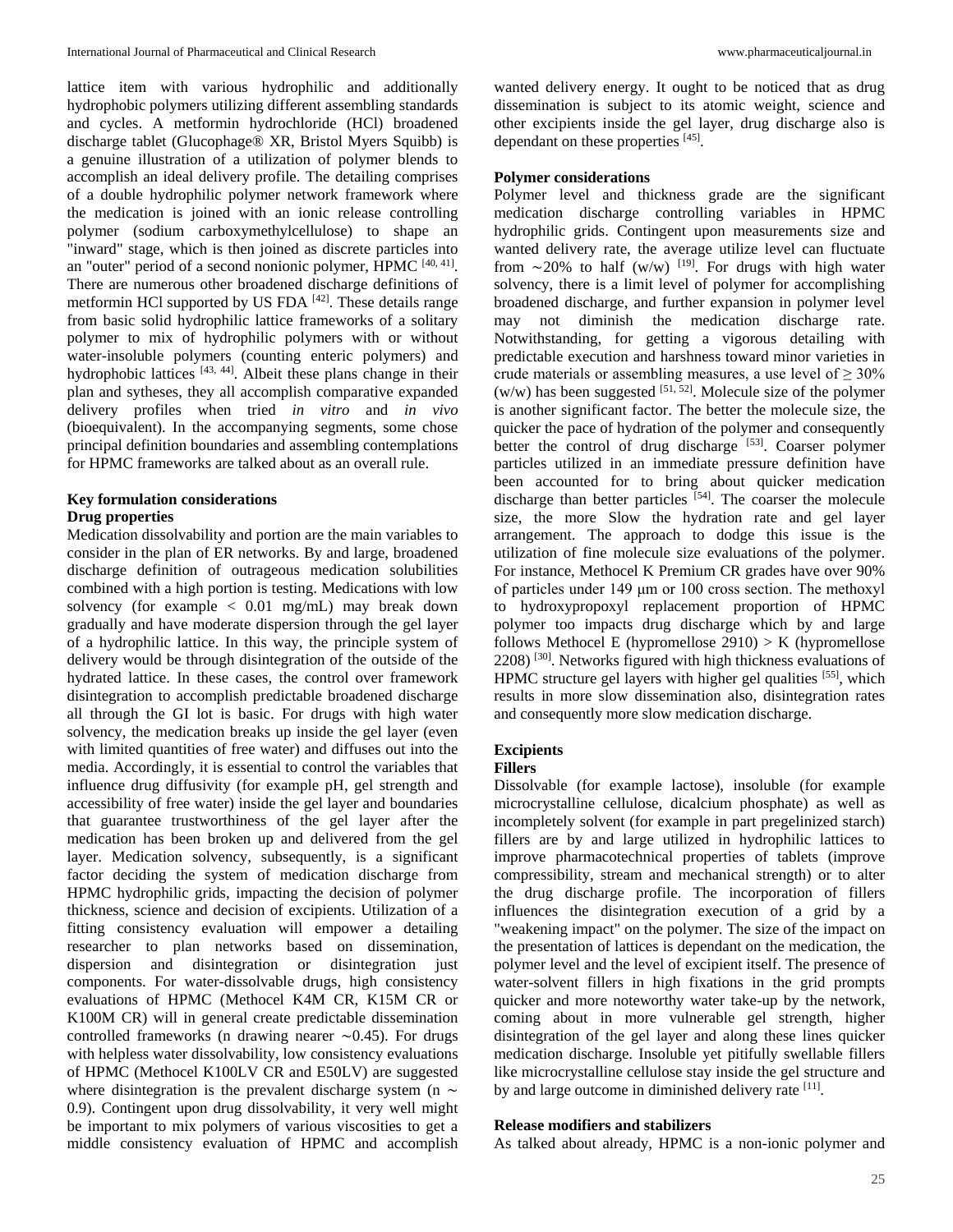thus the polymer hydration and gel development of its grid is basically free of pH of a average disintegration media utilized. Be that as it may, when drugs with pH-subordinate watery solvency (powerless acids or bases) are planned in HPMC networks, they may display pH-subordinate medication discharge. Defining ER networks of such medications may lead to bring down drug discharge because of openness of the dose structure to expanding pH media of the GI plot (from pH 1.2 to 7)  $[57]$ .

## **Coating**

Use of film coatings to tablet plans is a typical practice in the drug industry. Tablets are covered for an assortment of reasons, for example, improving the security of the plan, taste covering, improving the stylish appearance, distinguishing proof what's more, marking, improving the bundling interaction or altering drug discharge profile. Covering of hydrophilic networks with water-solvent polymers like Opadry® or then again low-thickness HPMC for the most part doesn't modify drug discharge profiles.

## **Conclusion**

- 1. Medication solvency and portion are the main elements to consider in the plan of HPMC ER networks. Utilization of a proper consistency evaluation will empower a plan researcher to plan grids dependent on dissemination, disintegration or dispersion and disintegration instruments. For water-dissolvable medications, high consistency evaluations of HPMC (Methocel K4M CR, K15M CR or K100M CR) will in general create steady dispersion controlled frameworks (n drawing nearer ∼0.45). For drugs with helpless water dissolvability, low thickness evaluations of HPMC (Methocel K100LV CR and E50LV) are suggested where disintegration is the prevalent delivery system ( $n \sim 0.9$ ). Contingent upon drug dissolvability, it could be important to mix polymers of various viscosities to acquire middle of the road consistency levels of HPMC and accomplish wanted delivery energy.
- 2. Polymer level is likewise the significant medication discharge rate controlling component in HPMC lattices. Contingent upon measurements structure, size and wanted delivery rate, the run of the mill utilize level can fluctuate from  $\sim$ 20 to half (w/w). For acquiring a vigorous detailing with predictable execution what's more, which is harsh toward minor varieties in crude materials or assembling measures, utilization level of  $\geq$  30% (w/w) is by and large suggested.
- 3. Molecule size of the HPMC is another significant factor. The better the molecule size, the quicker the pace of hydration of the polymer and subsequently better the control of burrowed discharge. In Trama center hydrophilic grids, it is by and large prescribed to utilize fine molecule size evaluations of the polymer (for example Methocel K Premium CR grades have over 90% of particles beneath 149 μm or no. 100 cross section).
- 4. Hydrophilic HPMC networks are made utilizing conventional assembling strategies
- 5. like direct pressure (DC), wet granulation or dry granulation (roller compaction or then again slugging).

The decision of the strategy relies upon the plan properties or on themaker's inclination, or both.

- 6. The impact of pressure power on drug discharge from hydrophilic frameworks is insignificant at the point when tablets have sufficient hardness (to withstand taking care of) and ideal degrees of polymers are utilized. To guarantee reliable nature of the tablets, a pre-pressure step may must be considered in the production of hydrophilic networks.
- 7. In a wet granulation measure, consideration of a part of the HPMC as between granular and a partition as extragranular might be gainful.
- 8. More modest tablets have been accounted for to require higher polymer substance in light of their higher surface territory to volume proportion and in this way more limited dispersion pathways.
- 9. Covering of hydrophilic frameworks with waterdissolvable polymers like Opadry or low-consistency HPMC by and large doesn't change drug discharge profiles. Covering with water-insoluble polymers, for example, ethylcellulose might be utilized for adjusting the medication discharge profile from HPMC lattices.
- 10. Further adjustment and tweaking of medication discharge from HPMC networks might be accomplished by the utilization of other non-ionic/ionic polymers, waterinsoluble polymers, polysaccharides or hydrophobic excipients.
- 11. To assist drug researchers with a beginning recipe for hydrophilic network tablets prescient numerical models, for example, HyperStart® has been created. Utilization of this administration will work on the advancement interaction and decrease an opportunities.

## **References**

- 1. Lordi NG. Sustained release dosage forms. In: Lachman, L., Lieberman, H.A. and Kanig, J.L. (eds.) The theory and practice of industrial pharmacy, 3rd edn (Indian edn). Varghese Publishing House, Bombay, 1987, 430*-*456.
- 2. Chiao CSL, Robinson JR*.* Sustained-release drug delivery systems. In:Gennaro, A.R. (ed.) Remington: the science and practice of pharmacy, vol. II. Mack Publishing Company, Easton, PA, 1995, 1660*-*1675.
- 3. Kydonieus AF. Fundamental concepts of controlled release. In: Kydonieus, A.F. (ed.) Controlled release technologies: methods, theory, and applications, vol. I. CRC, Boca Raton, Florida, 1890, 1*.*
- 4. U.S. Food and Drug Administration, Center for Drug Evaluation and Research, Drug Approval Reports. http://www.accessdata.fda.gov/scripts/cder/drugsatfda/ind ex. cfm?fuseaction=Reports.ReportsMenu.
- 5. GlaxoSmithKline. Our Histroy [see 1952, online]. http://www.gsk.com/about/histroy-noflash.htm.
- 6. Sastry SV*,* Nyshadham JR*,* Fix JA. Recent technological advances in oral drug delivery-a review. Pharm Sci Technol Today,2000:3:138*-*145.
- 7. Rathbone MJ, Hadgraft J, Roberts MS. (eds.) Modified release drug delivery technology. Marcel Dekker, New York, 2003.
- 8. Buri P, Doelker E. [Formulation of sustained-release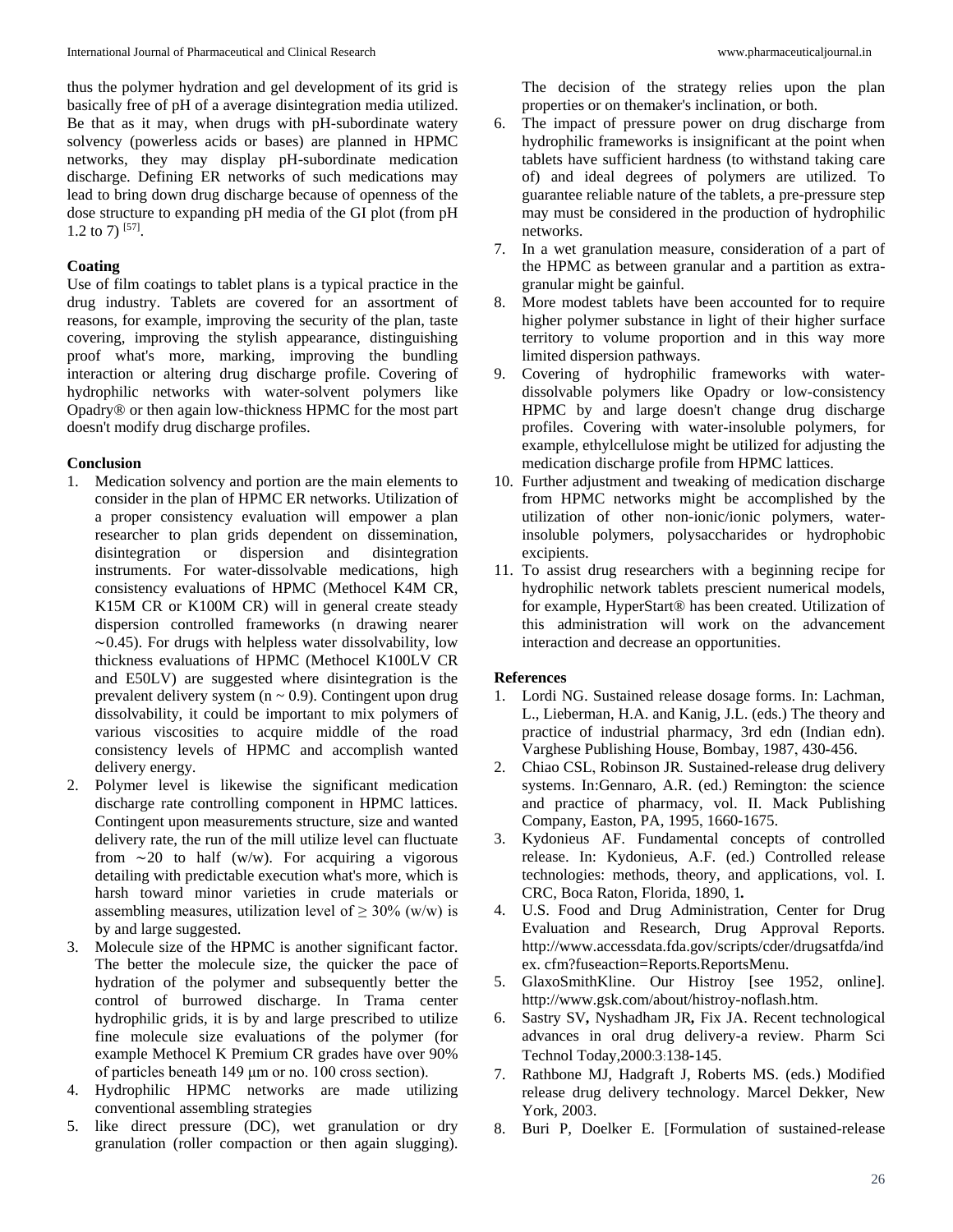tablets. II. Hydrophilic matrices]. Pharm Acta Helv,1980:55:189-197.

- 9. Conte U, Colombo P, Caramella C, La Manna A. Sustained release nitrofurantoin tablets by direct compression. Farmaco [Prat],1979:34:306-316.
- 10. Conte U, Colombo P, Gazzaniga A, Sangalli ME, La Manna A. Swellingactivated drug delivery systems. Biomaterials,1988:9:489-493.
- 11. Lee BJ, Ryu SG, Cui JH. Formulation and release characteristics of hydroxypropyl methylcellulose matrix tablet containing melatonin. Drug Dev Ind Pharm,1999:25:493-501.
- 12. Salomen JL, Doelker E. [Formulation of sustained release tablets. I. Inert matrices]. Pharm Acta Helv,1980:55:174- 182.
- 13. Wilding IR, Davis SS, Melia CD, Hardy JG, Evans DF. Short AH *et al*. Gastrointestinal transit of Sinemet CR in healthy volunteers. Neurology,1989:39:53-58.
- 14. Wilding IR, Hardy JG, Davis SS, Melia CD, Evans DF, Short AH *et al*. Characterisation of the *in vivo* behaviour of a controlled-release formulation of levodopa (Sinemet CR). Clin Neuropharmacol,1991:14:305-321.
- 15. Zhu Y, Shah NH, Malick AW, Infeld MH, McGinity JW. Controlled release of a poorly water-soluble drug from hot-melt extrudates containing acrylic polymers. Drug Dev Ind Pharm,2006:32:569-583.
- 16. USP 29-NF 24. General Chapters: <1090> *In vivo* bioequivalence guidance-general guidelines. http://www.uspnf.com/uspnf/login.
- 17. Inactive ingredient search for approved drug products. http://www.accessdata.fda.gov/scripts/ cder/iig/index.cfm.
- 18. Rowe RC, Sheskey PJ, Owen SC. Handbook of pharmaceutical excipients, 5<sup>th</sup> edn. The Pharmaceutical Press, London, UK, 2006.
- 19. Dow excipients, Methocel™ products. http:// www.dow.com/ dowexcipients/products/methocel.htm.
- 20. USP monographs: hypromellose. http://www.uspnf.com/ uspnf/login.
- 21. Rajabi Siahboomi AR, Bowtell RW, Mansfield P, Davies MC, Melia CD, 1996.
- 22. Structure and behavior in hydrophilic matrix sustained release dosage forms: 4. Studies of water mobility and diffusion coefficients in the gel layer of HPMC tablets using NMR imaging. Pharm Res, 13, 376-380.
- 23. McCrystal CB, Ford JL, Rajabi-Siahboomi AR. Water distribution studies within cellulose ethers using differential scanning calorimetry. 1. Effect of polymer molecular weight and drug addition. J Pharm Sci,1999:88:792-796.
- 24. Metolose®. http://www.metolose.jp/e/pharmaceutical/metolose.shtml. Aqualon pharmaceutical excipients. http://www.herc. com/aqualon/pharm/index.html.
- 25. Dabbagh MA, Ford JL, Rubinstein MH, Hogan JE, Rajabi-Siahboomi AR. Release of propranolol hydrochloride from matrix tablets containing sodium carboxymethyl cellulose and hydroxypropyl methylcellulose. Pharm Dev Technol,1999:4:313-324.
- 26. Carbopol brand polymers. http://www.carbopol.com/.
- 27. Dow excipients, POLYOX products. http://www.dow.

com/dowexcipients/products/polyox.ht.

- 28. Timmins P, Delargy AM, Howard JR. Optimization and characterization of a pH independant extended release hydrophilic matrix tablet. Pharm Dev Technol,1997:2:25- 31.
- 29. Kelly ML, Tobyn MJ, Staniforth JN. Tablet and capsule hydrophilic matrices based on heterodisperse polysaccarides having porosity-independant *in vitro* release profiles. Pharm Dev Technol,2000:5:59-66.
- 30. Rajabi Siahboomi AR, Jordan MP. Slow release HPMC matrix systems. Eur Pharm Rev,2000:5:21-23.
- 31. Siepmann J, Kranz H, Bodmeier R, Peppas NA. HPMCmatrices for controlled drug delivery: a new model combining diffusion, swelling, and dissolution mechanisms and predicting the release kinetics. Pharm Res,1999:16:1748-1756.
- 32. Siepmann J, Peppas NA. Hydrophilic matrices for controlled drug delivery: an improved mathematical model to predict the resulting drug release kinetics (the "sequential layer" model). Pharm Res,2000:17:1290- 1298.
- 33. Siepmann J, Peppas NA. Modeling of drug release from delivery systems based on hydroxypropyl methylcellulose (HPMC). Adv Drug Deliv Rev,2001:48:139-157.
- 34. Siepmann J, Peppas NA. Mathematical modeling of controlled drug delivery. Adv Drug Deliv Rev,2001:48:137-138.
- 35. Siepmann J, Podual K, Sriwongjanya M, Peppas NA, Bodmeier R. A new model describing the swelling and drug release kinetics from hydroxypropyl methylcellulose tablets. J Pharm Sci,1999:88:65-72.
- 36. Siepmann J, Streubel A, Peppas NA. Understanding and predicting drug delivery from hydrophilic matrix tablets using the "sequential layer" model. Pharm Res,2002:19:306-314.
- 37. Korsmeyer RW, Gurny R, Doelker E, Buri P, Peppas NA. Mechanisms of potassium chloride release from compressed, hydrophilic, polymeric matrices: effect of entrapped air. J Pharm Sci,1983:72:1189-1191.
- 38. Ford JL, Mitchell K, Rowe P, Armstrong DJ, Elliott PNC, Rostron C *et al*. Mathematical modelling of drug release from hydroxypropy lmethylcellulose matrices: effect of temperature. Int J Pharm,1991:71:95-104.
- 39. Bajwa GS, Hoebler K, Sammon C, Timmins P, Melia CD. Microstructural imaging of early gel layer formation in HPMC matrices. J Pharm Sci,2006:95:2145-2157.
- 40. Timmins P, Dennis AB, Vyas KA. Biphasic controlled release delivery system for high solubility pharmaceuticals and method. US Pat. 6,475,521, 2002.
- 41. Timmins P, Dennis AB, Vyas KA. Method of use of a biphasic controlled release delivery system for high solubility pharmaceuticals and method. US Pat. 6,660,300, 2003.
- 42. Electronic orange book query. http://www.fda.gov/cder/ ob/docs/queryai.htm.
- 43. International patent applications. http://www.wipo.int/ pctdb/en/.
- 44. Lohray BB, Tiwari SB. A controlled release delivery system for metformin, 2005. WO/2005/123134.
- 45. Rao KV, Devi PK, Buri P. Influence of molecular size